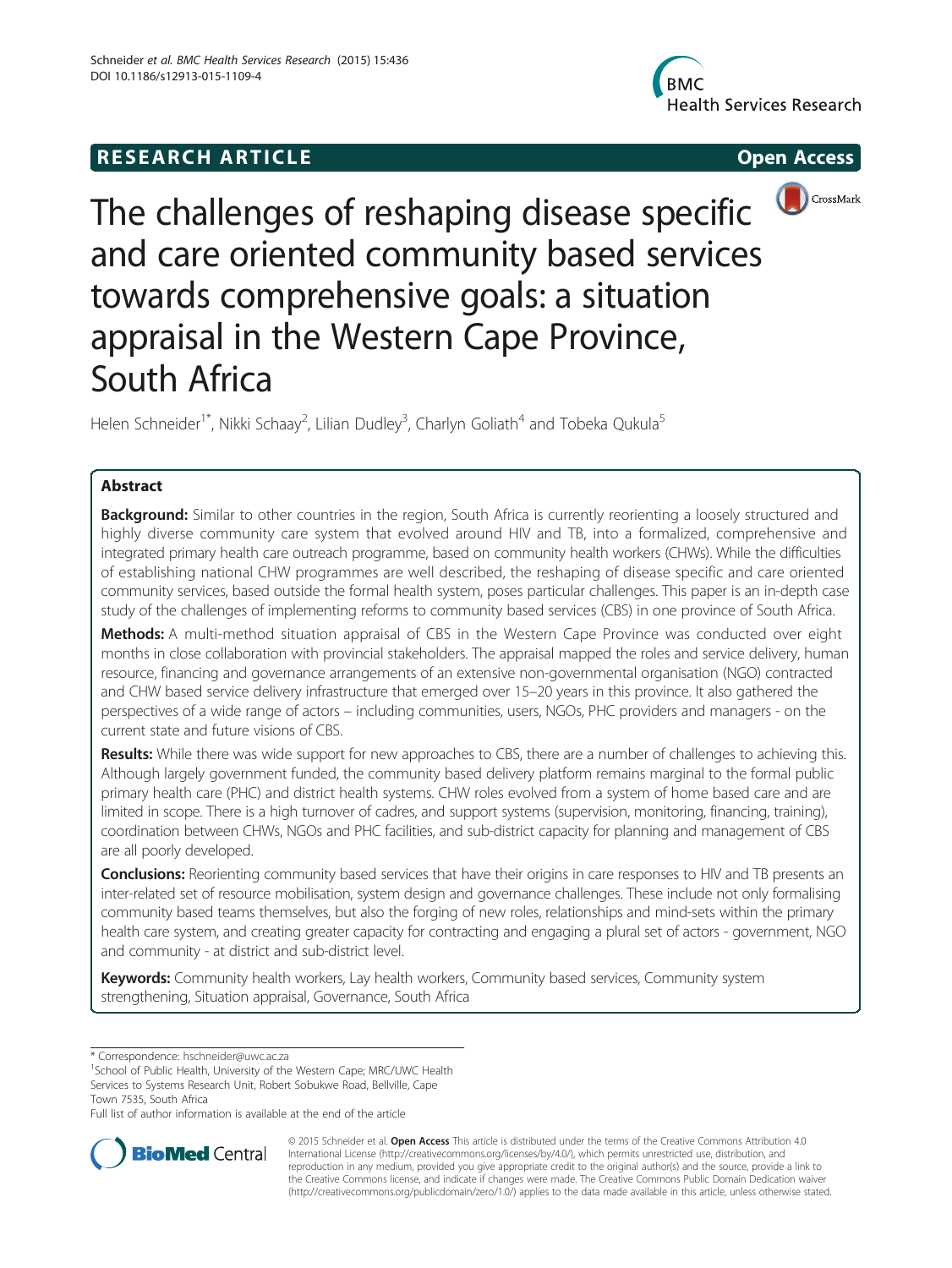#### Background and rationale

South Africa shares with the rest of southern Africa the presence of a large community based health sector engaged in a wide variety of care, support and advocacy activities [[1\]](#page-9-0). Initially heavily focused on community mobilisations around, and receiving funding for, HIV/ AIDS [\[2](#page-9-0)], the last few years have seen moves in the region towards greater integration of community based programmes within health systems, and in particular, the formalisation of national community health worker (CHW) programmes [[3](#page-9-0)].

This reflects a global pendulum swing back towards CHWs as a recognised cadre in national health systems. At a special session of the Third Global Forum on Human Resources for Health in Brazil in November 2013, a gathering of key global actors reaffirmed the significant role that CHWs could play in accelerating achievement of the millennium development goals (MDGs) and Universal Health Coverage. It called for the strengthening of CHW programmes and their integration into national health systems [[4](#page-9-0)].

In line with these developments, South Africa is reorienting a loosely structured and highly diverse community care system that evolved around HIV and TB, into a formalized, comprehensive and integrated primary health care (PHC) outreach programme, based on CHWs. A government audit in 2011 counted more than 72,000 facility and community based lay health workers linked to health departments across the country. While heavily funded by government, these workers have been employed and stipended through nearly 3,000 community based organizations [\[5](#page-9-0)]. The new proposals, referred to "PHC Re-engineering", envisage a reorganization of this community based care infrastructure into "PHC Outreach Teams" of CHWs, led by professional nurses and ultimately absorbed into the government staff establishment. The outreach teams will be responsible for a defined number of households and will be accountable to the local health facility. Their roles will be comprehensive: extending beyond HIV/TB to include maternal-child health and chronic non-communicable diseases; they will have a preventive and promotive orientation, and with other sectors and community based providers, will address social determinants of health [\[6](#page-9-0)]. PHC Re-engineering is itself located within a broader set of reforms under the umbrella of Universal Health Coverage (referred to as National Health Insurance) in South Africa.

The reorientation and strengthening of an existing, fairly extensive, government supported infrastructure offers many opportunities, but also constraints in the already established status, roles, management systems and governance arrangements of community based services. The strengths and weaknesses and historically shaped nature of existing systems have to be understood when implementing new policies. While each context is unique, the case of South Africa may offer general lessons for other countries undertaking similar reforms.

This paper examines the implications of the new policy direction of PHC Re-engineering at a sub-national level in South Africa. While a national mandate, provinces have a fair degree of autonomy in adopting and adapting national policy, especially if they are required to mobilise the funding for implementation. The paper thus reports on the findings of an appraisal of community based health services in the Western Cape Province, commissioned by the health department as it was formulating a long term provincial strategy referred to as Healthcare 2030 [[7](#page-9-0)]. Healthcare 2030, developed by provincial policy makers and managers, prioritises strengthening and expansion of community based services in line with national PHC Re-engineering, proposing new norms for availability of community health workers, mid-level cadres and supervisory professionals. It emphasizes an approach focused on prevention, promotion and tackling the social determinants of health, while retaining a "complementary capacity for curative, rehabilitative and palliative care" [\[7](#page-9-0)]. A notable feature of the Healthcare 2030 Strategy is its emphasis on values and principles: key concepts are person-centredness, continuity and integrated provision, participation, primary health care, district health systems and an outcome-oriented approach. Table [1](#page-2-0) below summarises the key policy recommendations envisaged for community based services in Healthcare 2030.

There is considerable international literature on the roles and efficacy of CHWs [[8, 9](#page-9-0)], and to some extent on immediate support systems (e.g. supervision and incentives) required [\[10](#page-9-0)], but little evidence on the management of CHW programmes at scale through national health systems [[11](#page-10-0)]. McCord, Liu, & Singh [[12](#page-10-0)] propose that CHW programmes be viewed fully as a sub-system of the health system, embedded within primary health care. Using the WHO "building blocks" framework of a health system [[13\]](#page-10-0), they outline the elements of this subsystem: service delivery, workforce, information systems, supply systems, finance and leadership and governance. Similarly, in a wide ranging guide on strengthening CHW programmes at scale, Perry & Crigler [\[14](#page-10-0)] assert the need for embedding CHW programmes within national and sub-national system contexts, and for planning based on situation appraisals that assess such contexts. They go further than the building blocks approach in emphasizing the relational dimensions of CHW programmes – both in relation to the formal health system and communities.

This paper aims to contribute empirical evidence on the challenges associated with reorienting community based services, which have their origins in disease specific responses to HIV/AIDS and TB, towards the new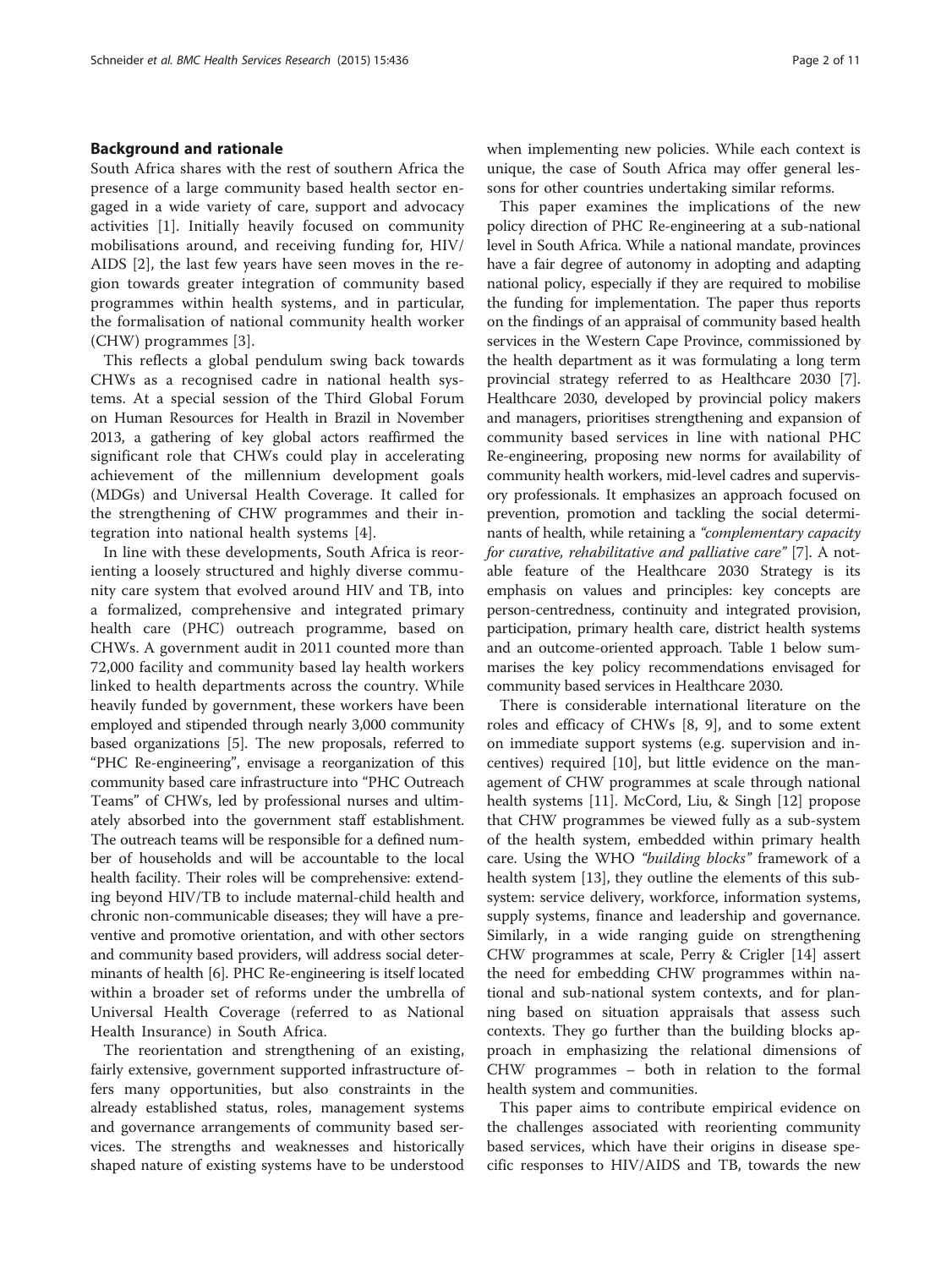<span id="page-2-0"></span>Table 1 Policy recommendations for community based services in Healthcare 2030

| Policy dimension               | Policy recommendation                                                                                                                                                                                                                                           |  |  |
|--------------------------------|-----------------------------------------------------------------------------------------------------------------------------------------------------------------------------------------------------------------------------------------------------------------|--|--|
| Roles                          | Comprehensive orientation including<br>preventive, promotive, care and<br>rehabilitation;                                                                                                                                                                       |  |  |
|                                | Community based action on<br>determinants of health as part of a<br>broader inter-sectoral focus on wellness;                                                                                                                                                   |  |  |
|                                | Outcome oriented approach focused on<br>major causes of ill-health in the province:<br>HIV/AIDS and TB, chronic non communicable<br>diseases, violence and injury, mental health,<br>maternal (parent) infant and child health,<br>early childhood development; |  |  |
| Target population              | Population based model in which teams<br>are responsible for the health of a defined<br>population (electoral wards in urban/metro<br>areas, sub-district rural areas);                                                                                         |  |  |
|                                | Proactive approach to all households;                                                                                                                                                                                                                           |  |  |
| Links to health care<br>system | Integral part of public primary health care<br>system, supervised and supported by facility<br>based staff:                                                                                                                                                     |  |  |
| Team structure and<br>ratios   | Each CHW works 8 hours a day and responsible<br>for 270 households;                                                                                                                                                                                             |  |  |
|                                | Team of 10 CHWs to be supported by one<br>Clinical Nurse Practitioner:                                                                                                                                                                                          |  |  |
|                                | One rehabilitation care worker per 8 CHWs;                                                                                                                                                                                                                      |  |  |
| CHW training                   | Core roles and training standardised, based on<br>a nationally accredited curriculum;                                                                                                                                                                           |  |  |
| M&E system                     | Standardised M&E systems reporting on key<br>indicators:                                                                                                                                                                                                        |  |  |
|                                | Use of mHealth strategies for M&E                                                                                                                                                                                                                               |  |  |
| Value system                   | Person/patient centred;                                                                                                                                                                                                                                         |  |  |
|                                | Community embeddedness: stable, long term<br>relationships with households which build<br>empathy and trust.                                                                                                                                                    |  |  |

processes and goals outlined in Table 1. Using a systems perspective that focuses both on the structure (the "hardware") and actor mind-sets and relationships ("software") [\[15](#page-10-0)] of CBS, it appraises the current system with the view to highlighting the key dilemmas and challenges faced by health system stewards in reshaping community based services in new ways.

## Methods

Over a period of eight months (November 2012-June 2013), a team of nine researchers, working in close collaboration with provincial stakeholders, conducted an in-depth appraisal of community based services (CBS) in the Western Cape Province. Western Cape is one of nine provinces in South Africa and has a population of 5.8 million. The health sector is divided into 6 districts (5 rural and one metro) and 32 sub-districts. The subdistrict (or sub-structure as it is referred to in the

Metro) is the most decentralised level of governance in the Western Cape's health system, and corresponds in size and function to the classic WHO concept of the District Health System, encompassing community based, primary health care and district hospital services.

Data collection and analysis were guided by a health system framework (adapted from van Olmen et al. [\[16](#page-10-0)], assessing outputs (e.g. access, quality), the organisation of service delivery (e.g. roles, supervision), resources and systems (e.g. financing, M&E), and governance/ management arrangements (e.g. NGO contracting, accountability relationships) (Fig. [1](#page-3-0)). The framework also emphasizes values and principles (as espoused by Healthcare 2030, for example), the social and inter-sectoral context in which CBS is embedded, and the health system as interacting with populations.

In addition to mapping these dimensions we sought to understand system strengths and weaknesses through the eyes of the actors in and around CBS, and specifically how they saw its potential and future. The appraisal methods thus included semi-structured interviews or focus group discussions with a cross section of stakeholders from senior to frontline, including health facility managers, providers, patients, community members and stakeholders from other sectors (e.g. social development); analysis of routine data; observations of community care worker (the term for CHWs in the province) practice; and document reviews. Two rural and one urban sub-district/s, were selected for in-depth study by the provincial government as representative of the two realities. The rural sub-districts formed part of a national pilot for national health insurance reforms, and the urban sub-district contained the range of settlements and service responses available within the province.

A total of 97 key informant interviews, 10 focus groups discussions, 23 observations of community care workers (hereafter referred to as CHWs) and 16 patient "care pathway" interviews were completed (Table [2](#page-3-0)). Key informants and focus group participants were purposively selected, to represent the range of players providing, managing or receiving CBS. Interviews were conducted in the preferred language of the participants, in their work and home settings and in private.

Following the framework, the content of the interviews covered the various dimensions of the community subsystem as (emphasising aspects most relevant to each actor) but also assessed the acceptability of the Healthcare 2030 strategy and readiness for change towards the new approach. Amongst the key informants were the managers of 14 NGOs, 12 of whom provided information on the types/categories of CHWs in their employ  $(n = 409)$ . In addition, the provincial Community Based Services Directorate made available a database with information (age, sex, education, duration in employment,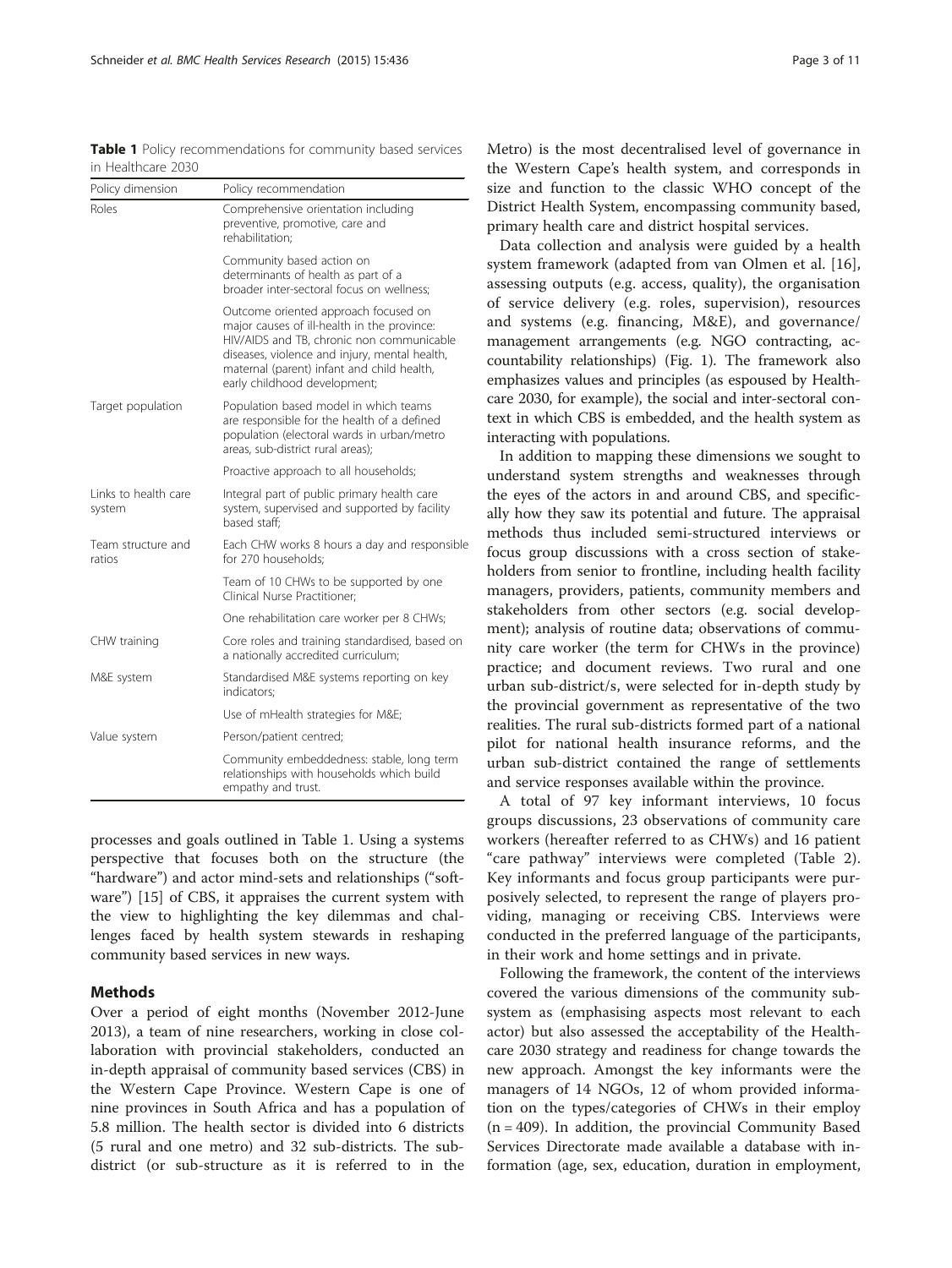

<span id="page-3-0"></span>

and training) on 2,893 CHWs across the province. Focus group discussions with community members focused on the knowledge, role and acceptability of community based services. The observations involved a researcher accompanying a CHW, purposefully selected to represent the range of cadres and geographical realities in the province, over a day's work (starting at their homes), and were guided by an observation checklist. Patient interviews examined the care pathways of individual patients from the start of the illness to the present, exploring the role and perceptions of community based services in this pathway. The study proposal was assessed and approved by the University of Stellenbosch's Ethics Committee,

Table 2 Summary of data collection activities at a provincial and local levels

| Area                   | Key<br>informant<br>interviews | Focus group<br>discussions |            | <b>CHW</b><br>Observations | Patient<br>interviews |
|------------------------|--------------------------------|----------------------------|------------|----------------------------|-----------------------|
|                        |                                | Community                  | <b>CHW</b> |                            |                       |
| Rural<br>sub-districts | 50                             | 3                          | 4          | 16                         | 14                    |
| Urban<br>sub-district  | 24                             | $\mathcal{L}$              |            | 7                          | 2                     |
| Provincial             | 23                             |                            |            |                            |                       |
| Total                  | 97                             | 5                          | 5          | 23                         | 16                    |

and informed consent and guarantees of confidentiality preceded all interviews.

Interviews and focus group discussions were recorded and transcribed and notes of observations written. Routine data were obtained in excel format and entered into Stata (Version 12) for further analysis. Data analysis was conducted iteratively over a number of weeks, in which responsibility for producing preliminary reports was divided amongst team members, followed by extensive discussion and triangulation of data sources. The health systems framework provided a structure for describing the state of CBS (in a deductive manner), while a significant part of the final report was devoted to an inductive thematic analysis of stakeholder perspectives in which we reported both on current key concerns and visions for the future. Three separate report back workshops were held, for the purposes of both member checking and generation of recommendations. These then formed the basis of a final appraisal report presented to a meeting of senior managers of the provincial health department [[17\]](#page-10-0).

## Results

Additional file [1:](#page-9-0) Table S1 summarises the findings of the appraisal following the categories of the system framework, as well as the challenges associated with and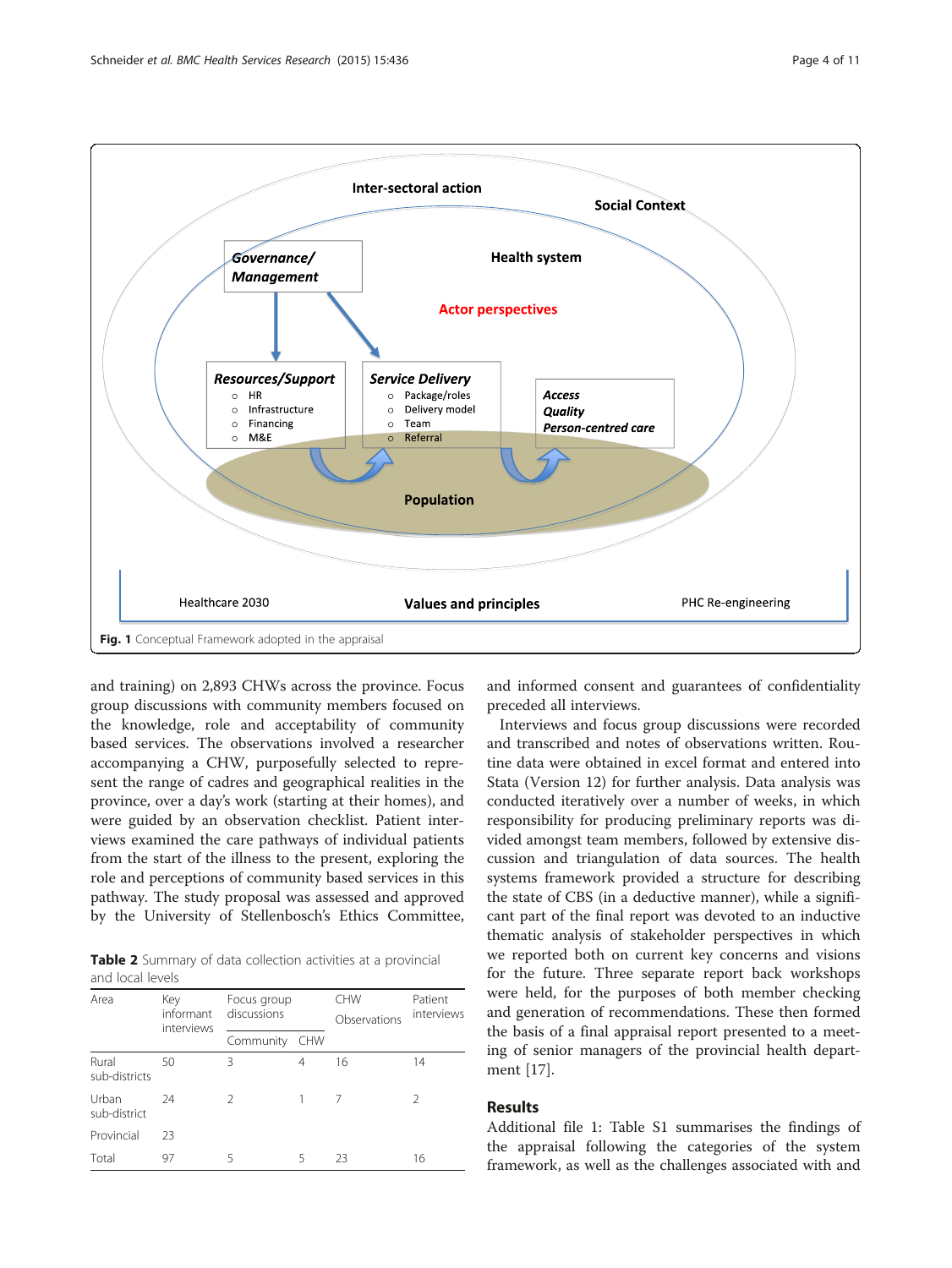recommendations for shifting the current community based services platform towards the goals of Healthcare 2030 as outlined in Table [1](#page-2-0). Key themes are explored further below.

### CBS delivery model

The current CBS delivery model dates back to the emergence of community based responses to HIV/AIDS and the related epidemic of TB in the mid to late 1990's. In 2003, European Union (EU) funding, aimed at promoting the development of community based organisations, enabled the expansion of home based care across the province through a system of NGO contracting. The initial focus was on "dehospitalised" and palliative care for bedridden patients, in an era when anti-retroviral therapy (ART) for HIV was not yet universally accessible. Simultaneously, NGOs in the province were experimenting with community based models of TB care, based on the WHO "DOTS" – directly observed treatment, short course – approach. When the EU programme ended in 2007, a combination of funding from an Expanded Public Works Programme (EPWP) and national ring fenced grants for HIV and TB enabled the continuation and expansion of this service platform. With greater access to ART, the focus of home based care shifted to dehospitalised care of other chronic diseases, adherence support for those on ART and TB treatment, and most recently, school health services. Initially NGO-based services were single purpose (TB, HIV, nutrition, palliative care etc.) with models and approaches to delivery specific to each NGO. Through the contracting process, the province has sought to incrementally shift service delivery to more integrated roles (e.g. combining TB and ARV adherence support), specifying standardised core packages and demarcating geographical zones of NGO activity.

At the time of the appraisal (mid-2013), the Western Cape had a well-established CBS delivery platform provided through contracts with 72 NGO intermediaries, and employing 3,594 CHWs. This represented a ratio of 0.78 CHWs/1,000 public sector dependent population, a fairly extensive infrastructure, but still significantly less (shortfall of 28 %) than the new norms proposed by Healthcare 2030.

The vast majority (97 %) of CHWs were women, typically between 30 and 50 years of age; all had some secondary level schooling (40 % with a school leaving certificate). They worked half days, earning stipends of R1,200-R1,500 (\$US120-50) per month. They were recruited by the NGOs and supervised by nurses in a ratio of roughly 20 CHWs to one nurse supervisor. This is in contrast to the full time, implicitly better remunerated, and better supervised worker proposed in Healthcare 2030. The numbers of CHWs, nurse supervisors and stipend levels were determined by the provincial

government and specified in NGO contracts. While initially managed by a provincial CBS Directorate, NGO selection, contracting, disbursement and financial accounting was being decentralised to district structures at the time of the appraisal.

#### Roles of CHWs

The majority of the 409 CHWs inventoried in the two sub-districts (73 %; urban, 66 %; rural, 96 %) were referred to as "home based carers", who described their roles principally as providing support for activities of daily living (washing, feeding, changing bedding), basic nursing care (wound dressing, pressure ulcer care, disposal of needles and syringes), limited rehabilitation (walking, sitting), and general emotional support in homes. The patients were referred for home based care to the NGO by local hospitals via district/sub-district channels.

The second most common role was that of "CDL chronic disease of lifestyle – worker" provided by a single purpose cadre in urban areas and by home based carers in the rural sub-district. This role involved running "CDL clubs" (support groups of patients predominantly suffering from hypertension and diabetes), and where nursing professionals were available, the distribution of follow up chronic disease medication. In this instance, referral and support relationships were established with local health facilities.

The third role was that of ARV/TB treatment adherence supporter (also a single purpose cadre in urban areas), which in contrast to the CDL clubs, followed up clients in their homes, doing pill counts, treatment literacy, tracing of contacts and defaulters, and liaising closely with local TB/HIV clinic staff.

Finally, in a recent addition to services, CHWs were deployed to school health teams to assist nurses with health promotion and screening programmes, most especially in the urban district.

While there appeared to be a general convergence of CHW roles towards these core activities, a few government supported NGOs had retained distinct identities and roles, which included, amongst others, outreach and support (nutrition, breastfeeding, integrated management of childhood illness etc.) to pregnant women and young children, and holistic (combining health and welfare) family support to households at risk, identified through house to house visits.

As the time of the appraisal, the profile of roles was far from the comprehensive vision of Healthcare 2030. The majority of CHWs and activities were oriented towards provision of home nursing care of patients referred to NGOs following discharge from hospital, and community based follow up/support for chronic life long conditions. Roles and activities focused on children,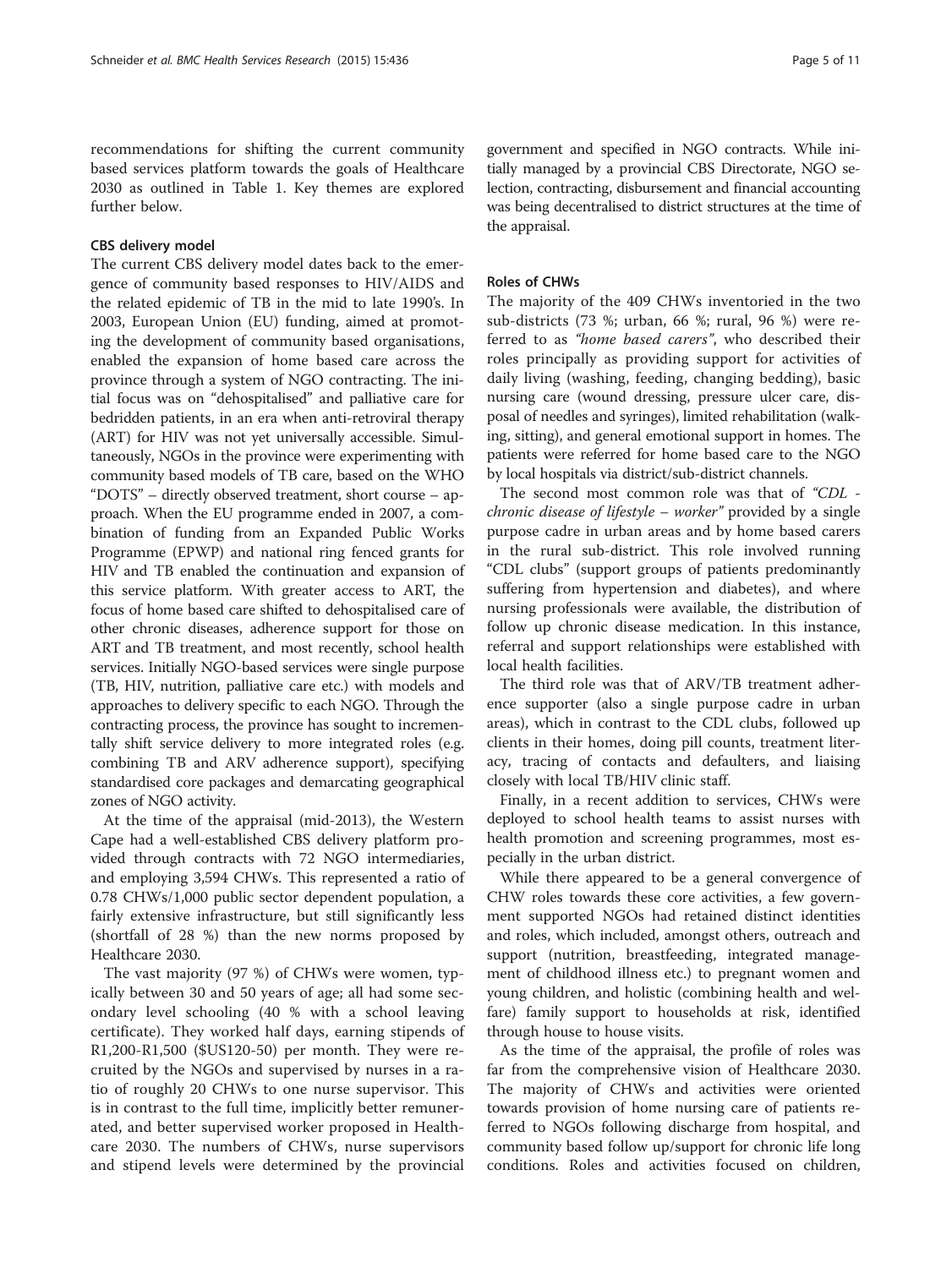reproductive health and young adults were largely absent. Preventive and promotive roles were limited to periodic community campaigns (organised along "seasons").

In observations of CHWs their roles, particularly in households, were often vague and lacking in definition, tending to follow a limited number of locally mandated routines, and heavily focused on meeting daily visit quotas. Patient journeys and observations documented large numbers of missed opportunities for intervention (in all age groups) within households. A significant part of the day, especially in rural areas, was consumed with walking to and from the homes of patients.

Many of the district actors questioned the value and quality of services provided by NGOs and CHWs: "We have no idea what they are really doing, we don't know what the quality is of the work they are doing."(District Manager) Roles had also evolved in an ad hoc manner. "CBS takes on new programmes each year in an unstructured fashion and without a clear plan." (Sub-district CBS Manager). Stakeholders from other sectors commented on the absence of collaborative efforts with similar workers in related sectors, such as social development.

In our observations, CHWs were also treated as subordinate cadres. They followed the instructions of professionals and were readily drawn into facilities to undertake menial activities. Interviewees pointed out that CHWs were very familiar with their neighbourhoods and "know exactly who has given birth, who is a drug addict…who has an emotional (problem)." (NGO manager), yet the nurses and other professionals they interacted with seldom asked them to contribute insight or opinion on clients or households. They did not appear to be seen as agents with independent knowledge of community life and capable of judgement and discretionary action.

Stakeholders across the board were in favour of a revised definition of roles for CHWs in line with Healthcare 2030 and believed that CBS held considerable potential for addressing disease burdens. Amongst senior managers there was near universal support for a comprehensively trained community health worker, with a stronger preventive and promotive focus, more strongly embedded within the PHC system and working with other sectors. "There is very little being done with health promotion. That is where we are going to save resources and build a healthier nation if we focus on promotion. We need to bring in other partners. Therefore this cadre of staff needs support from other sectors as well in order to do health promotion…" (Provincial Manager) "[We] need to have a generic worker, a ward based system, good supervision, good links to PHC and a good M&E system". (District Manager)

Stakeholders also reaffirmed the role of CHWs as complementing that of local health facilities and the need to strengthen links between PHC facilities and communities: "It's not really about treatment it's about education, training, screening…. facilities are there to treat and [CHWs] are there to promote and prevent…" (Provincial Manager) "They are supposed to strengthen the system from the clinic to the community, and from the community back to the clinic." (District Manager)

Community members also welcomed the possibility of new roles, provided there was sufficient preparation and participation: "Communities should be part of the safety system and they can play a big role in if they were educated about the new vision and have knowledge about the new system." (Community FGD discussion). Acceptance of and support for CHWs was universally high, and the simple act of visiting people with illnesses in homes was valued. CHWs were contrasted favourably with health professionals: "Indeed they [CHWs] are a great help, they understand your environment more than the ones [nurses] that are in the clinic because they come to your homes and see your condition, that in itself helps you as a person." (Community focus group discussion). This trust in CHWs suggests a degree of community embeddedness and the potential role as mediator between communities and the health system.

At the same time, there was uncertainty as to what roles would lead to the most effective outcomes. As one district manager pointed out: "The problem is that it is such a wide concept [community based service delivery], and each person interprets the concept in their own way… [they are] all on different pages. It's a very broad concept. [I] don't think management understands it or is fully in agreement on what it should be." (District Manager)

The was also "a fear that we are going to overburden these people [the CHWs]. They don't have the hands." (Provincial Manager), while others pointed to the need for local prioritisation: "The burden of disease in particular areas should dictate this [the role], some areas have different health issues." (Provincial Manager)

One NGO was concerned that the new focus on prevention and promotion would be at the cost of providing home-based care for those that are already ill: "This could make a great impact - but only if they don't lose focus on those who are actually ill, and not just (focus) on prevention and promotion activities. It should be prevention, promotion and care." (NGO manager)

### Human resource dimensions

A quarter (26 %) of CHWs had been working for five years or more, while 48 % had been working for less than two years, representing a high turnover around a stable core. In the NGO inventories conducted in the urban sub-district, 31 % of CHWs had left their organisation in the year prior to the appraisal. The low stipend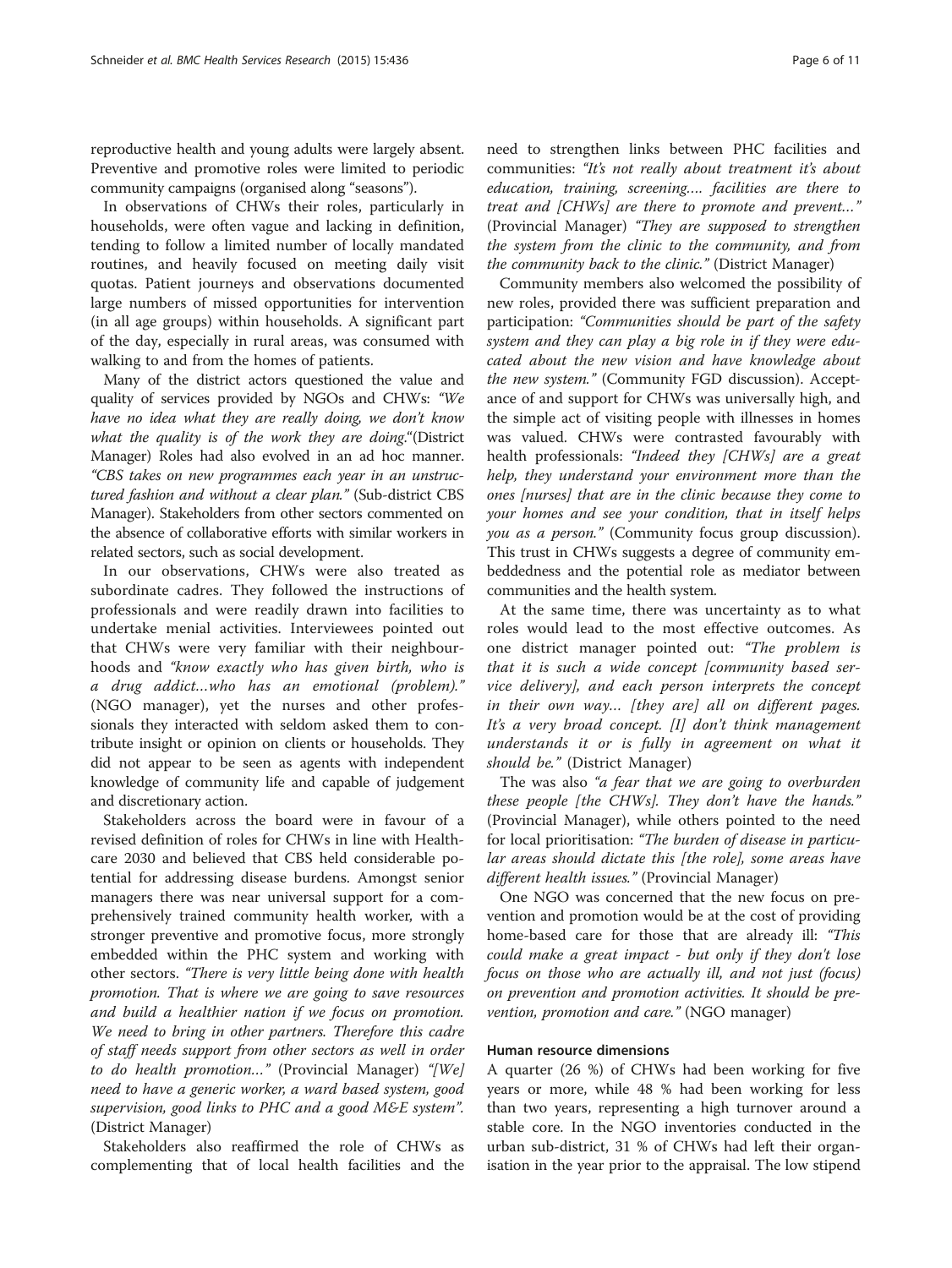and precarious nature of employment were seen as the main reasons for this: "Where there are no benefits, no job security or a fulltime job, there will be a high turnover of carers." (Sub-District Manager)

A key consequence of the high turnover was that just over half (51 %) the CHWs were at "entry level", namely, had not had an opportunity to be trained through the nationally accredited and laddered (from 1 to 4 years) training system developed for community carers. Funded by the national Expanded Public Works Programme and provided through contracted private providers, vigorous attempts were being made by provincial managers to ensure that all CHWs had access to some training. However, training providers and processes were disconnected from NGOs, who resisted sending much needed personnel away for periods of time to be trained. Interviewees across the board saw this training system as poorly aligned to current (let alone future) needs, as expensive, unrealistic (stretching over 4 years) and as failing to secure any meaningful career pathways. Apart from additional training provided by the provincial government for TB/ HIV adherence workers, systems of in-service and induction training were the responsibility of the individual NGOs. Skills and therefore quality of services were highly uneven across the platform.

### Financing and M&E systems

Provincial funding streams for CBS have been stabilised through a combination of EPWP and national HIV/AIDS conditional grants. However, these funding sources are outside of the core provincial budget, referred to as the "equitable share", which funds the primary health care and district health system. Although the management of CBS was being increasingly decentralised, its location as a contracted service funded through special mechanisms reinforced its status as an optional add-on that would survive as long as these mechanisms were available.

Despite the low levels of remuneration and very limited resources for transport, communication and uniforms, and the small proportion of total provincial health expenditure devoted to CBS (estimated to be less than 2 %), senior managers expressed uncertainty about the large amounts of money "signed off" in NGO contracts on an annual basis. "If you ask me for the millions we spend on this programme, what exactly is the outcome of that, I can't tell you, I have no idea." (District Manager) While financial management and NGO governance systems were adequately monitored, NGOs were not being held accountable for their performance. "…there are NGOs who are performing and those who are not performing. (The Department) cannot just continue to fund for the sake of funding. NGOs need to display that they do actually have disciplinary procedures that they use in order to ensure the quality of their work." (NGO Manager)

This concern also related to the perceived absence of monitoring and evaluation systems. "There is no  $M \& E$ framework…adequate attention is not paid to the impact and what is being provided there." (Provincial Manager) At the time of the appraisal NGOs were in reality returning routine monthly activity reports through an elaborate CBS information system that involved 46 data elements and extensive form filling. This system produced information that was regarded as being of poor quality and which no one trusted. There is difficulty in capturing, in a set of routine indicators, a diffuse and shifting service delivery platform, and CBS has fallen largely outside of quarterly and annual systems of review and reporting, entrenching its marginal status.

Thus while CBS was being seen as holding great potential, there was reluctance to consider allocation of additional resources: "There are many expectations from CBS but no resources committed to it." (Sub-district Manager)

#### Governance

A key theme raised during the appraisal was the most appropriate organizational location of community based services and CHWs – as integrated into the public sector workforce or as remaining within the NGO sector. While national proposals were initially for integration into the civil service, where salaries and conditions of service would have been greatly improved, the absence of new budget lines has made this difficult to implement in the short term. Affordability is however, just one of the considerations, and it is possible to envisage an NGO model where CHWs are adequately remunerated. Table [3](#page-7-0) summarises the advantages and disadvantages of the NGO and DOH (integrated) models of service delivery raised during the appraisal.

While many reflected on both the pros and cons of the current system, views on the desirability of NGOcontracted model varied considerably. Senior provincial and district managers were firmly of the view that the NGO model should continue. Positions varied from the principled: "The NGO model has a lot to offer, let's figure out how to do it better", to the pragmatic "We'd like to bring them into the system but we'll never afford it". At lower levels, amongst PHC providers and front line managers involved in delivering and managing services there was, however, much stronger criticism of the NGO model. There were effective systems of financial management, but the day-to-day performance of CHWs and NGOs was seen as difficult to manage and control. NGOs had their own (diverse) imperatives and did not necessarily share the vision of the health department; the system was unstable with poor retention and high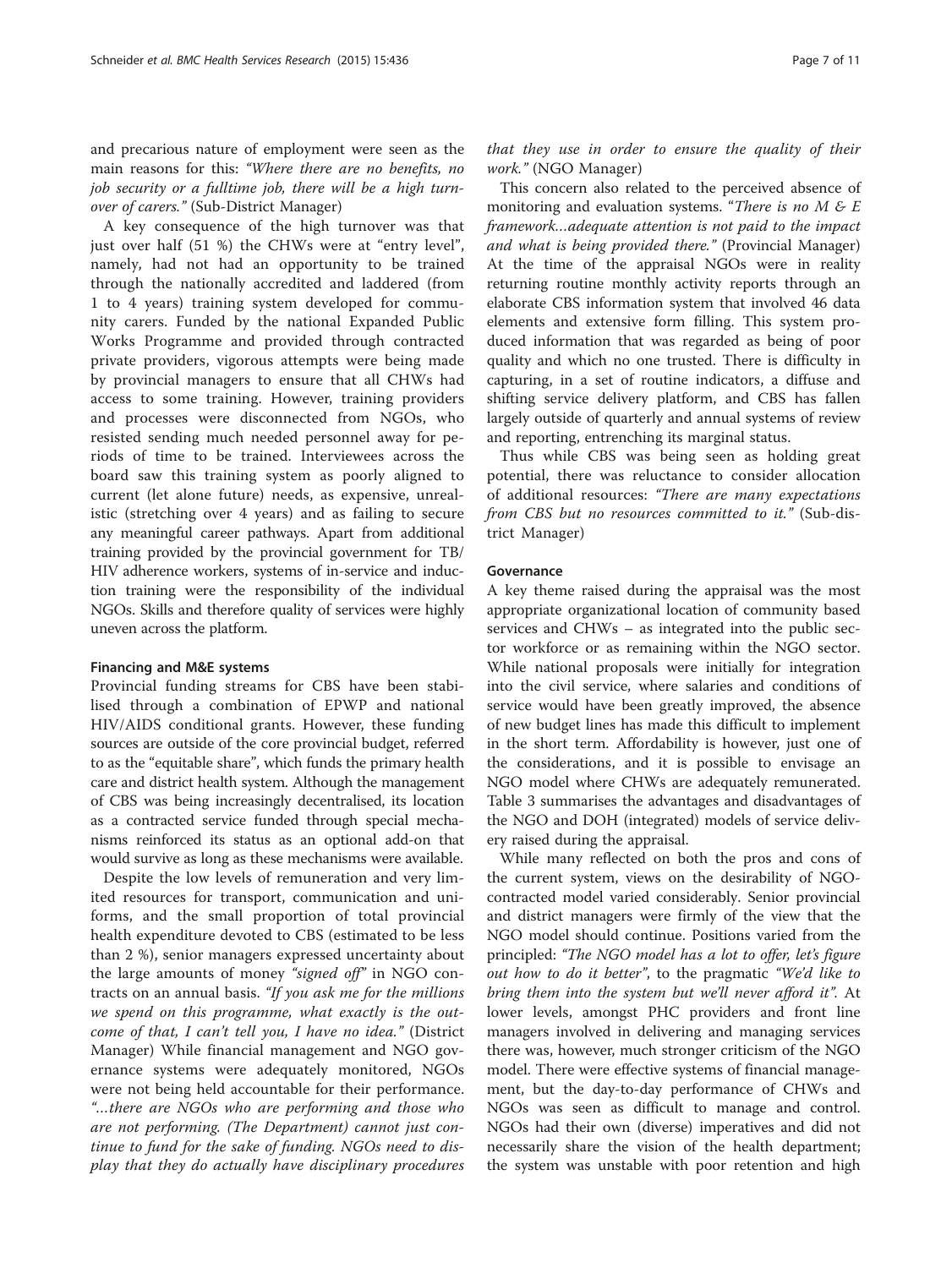<span id="page-7-0"></span>**Table 3** Advantages and disadvantages of DOH and NGO models of provision

| DOH provision                                      |                                     | NGO provision                                  |                                                                   |  |
|----------------------------------------------------|-------------------------------------|------------------------------------------------|-------------------------------------------------------------------|--|
| Advantages                                         | Disadvantages                       | Advantages                                     | Disadvantages                                                     |  |
| • financial security                               | • CHWs easily become facility based | · aligns with NHI contracting<br>models        | • variable supervision and capacity                               |  |
| • personal job security                            | • curative oriented                 | · more responsive, innovative<br>and efficient | • power dynamic between DOH<br>and NGO unequal                    |  |
| • career paths & promotion                         | • barriers to entry, some excluded  | • community ownership &<br>identity            | • CBS may not be their primary<br>activity                        |  |
| • standardisation of roles                         | • massively increase the costs      | · inter-sectoral action more<br>feasible       | • funding streams vulnerable in the<br>current financial climate. |  |
| • easier to control                                | • CHWs would lose their community   | • primary prevention focus                     |                                                                   |  |
| • better access to resources<br>and supplies       | identify                            | • advocacy for particular issues               |                                                                   |  |
| • continuity of care & integration                 |                                     | • history, credibility, & networks             |                                                                   |  |
| • better alignment with the DoH<br>outcomes        |                                     |                                                |                                                                   |  |
| • lower transaction costs in managing<br>contracts |                                     |                                                |                                                                   |  |
| · in-service training is easier                    |                                     |                                                |                                                                   |  |

turnover of CHWs due to low stipend payments; there was little direct supervision of CHWs by NGO nurse coordinators; and referral systems into the platform were complex.

A related theme was the lack of clear lines of coordination, communication, referral and accountability between CHWs, NGOs and local primary health care facilities, stemming in part from the "dehospitalisation" focus of the platform. Many expressed the view that "… there needs to be closer link between the facility based and community based services so that the facility based services take (the CHWs) seriously enough." (CBS manager) While there had been decentralisation of NGO contracting, this went as far as the district level and tended to be associated with HIV/AIDS programmes. Those responsible for the day-to-day management of primary health care and district services, at a subdistrict level, had little involvement in the decision making or planning for CBS.

## **Discussion**

The findings highlight a complex and inter-related set of design, resourcing, relational and governance challenges for provincial managers and policy makers seeking to reorient community based services towards new goals as proposed in Healthcare 2030. In sum, measures are required to ensure greater retention and stability of the existing core cadres while expanding numbers, redefining and extending roles, investing in training, designing new, aligned and integrated management systems, reshaping relationships in the primary health care system between CHWs, NGOs, communities and other sectors,

and creating capacity for governance of community based services at local levels. These are discussed further below.

In many respects these challenges are not new and were well described in the first wave of large-scale CHW programmes following the Declaration of Alma Ata in 1978 [\[18](#page-10-0), [19](#page-10-0)]. However, these old challenges are confronting a new and different context, particularly in the southern African region. The first aspect of this is the highly diverse, organic and dense character of the current community care infrastructure that evolved in response to HIV/AIDS. While this mobilisation offers significant opportunities, it may also not be readily amenable to reshaping as a regulated form of health sector outreach, especially if this is not accompanied by access to significant new resources [\[20](#page-10-0)]. The second aspect of this context is the limited scope of existing interventions and the need to negotiate and develop a more comprehensive repertoire of roles and responses, capable of adapting to a complex and changing set of needs.

#### Design

In the Western Cape, the first challenge consists in defining the place of CHWs and outreach teams in line with the priorities and approach of Healthcare 2030. Unfortunately, much of the international evidence on CHW roles, especially in Africa, relates to the achievement of the Millennium Development Goals, and most specifically to the maternal and child health aspects of these [\[8](#page-9-0), [9](#page-9-0)]. The settings of this evidence base are different to the Western Cape where infant and child mortality are relatively low (21 and 25/1000 live births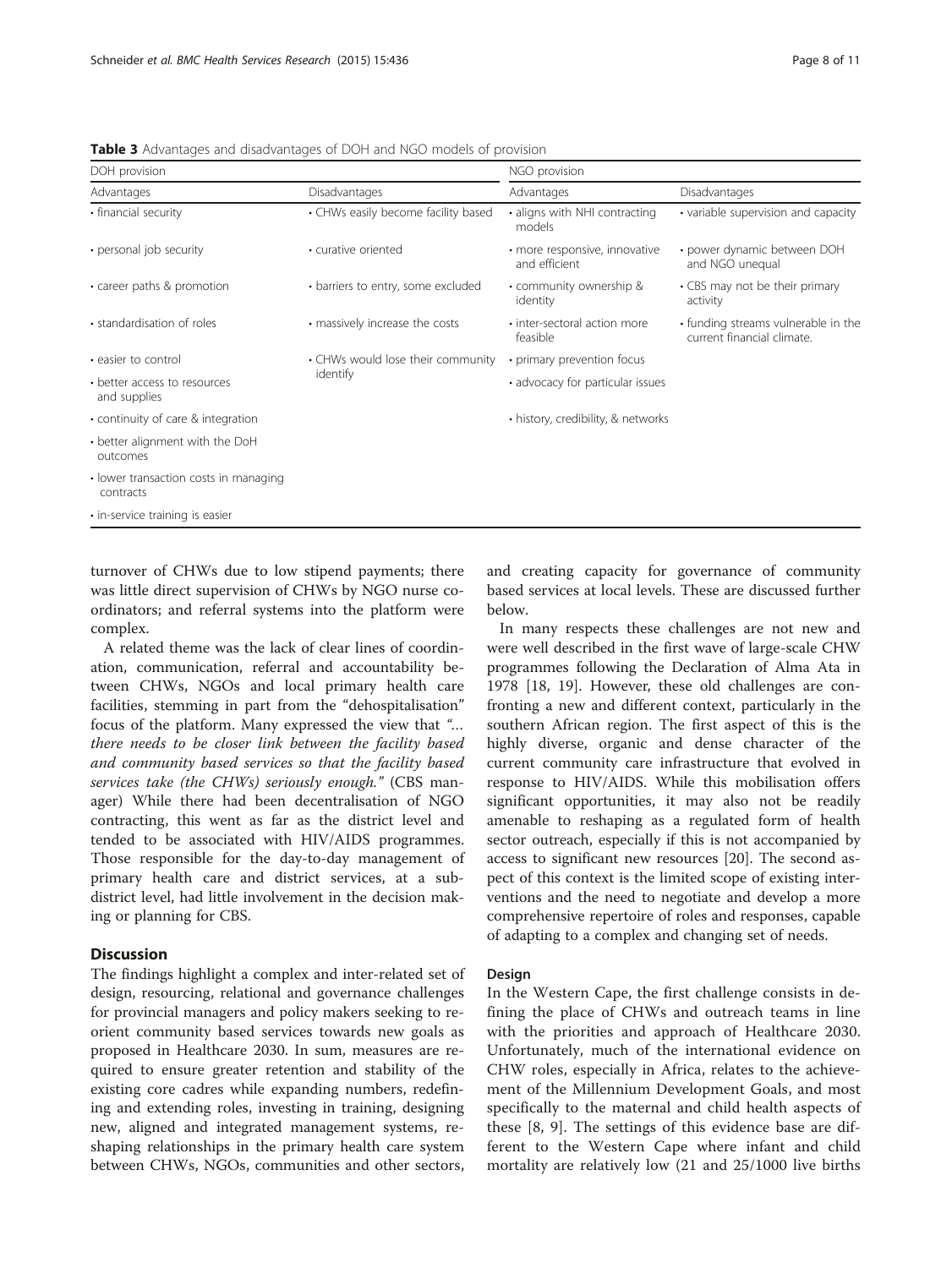in 2010, respectively), and where chronic conditions (HIV/TB and other non communicable diseases) and violence and injury (underpinned by substance abuse and mental illness) dominate as causes of ill-health and mortality [[21\]](#page-10-0).

Beyond defining roles, the location of CBS between the health system, households and community, and of CHWs as having a double identity as representing both [[22\]](#page-10-0), also poses more fundamental questions on how best to frame this aspect of health systems. Should community based services and CHW programmes be conceptualised as engaging and mobilizing communities to address the social determinants of health, or as a form of health system outreach with specific technical roles? This distinction, famously characterised as "lackey or liberator" by David Werner in the 1980s [[23](#page-10-0)], while a simplistic representation of fluid and hybrid everyday realities, points to the importance of clarifying underlying assumptions and establishing the basic identity of CHW programmes.

Shifting from a limited purpose care and referral service, oriented to needs of hospitals to a pro-active and comprehensive engagement with households and communities requires a fairly radical reshaping of roles and relationships within the PHC system as a whole. At formal level, the CBS teams proposed in Healthcare 2030 will become much more closely linked to PHC facilities in referral and reporting relationships, in contrast to the diffuse (hospitals, PHC, HIV/TB programme) relationships that characterised community based services in the past. On the other side, a more active and systematic approach towards households can only succeed if there is a degree of community acceptability and buyin. Agreement will thus need to be reached on referral pathways, facility-NGO-CHW relationships, mechanisms for inter-sectoral coordination and processes of community engagement and participation. This in turn will require a number of mind-set shifts. The appraisal found that many in the PHC system were supportive of closer links with CBS, but often did not appreciate its particular contribution to the health system and regarded it as a subordinate rather than independent sphere. As highlighted elsewhere [\[19](#page-10-0)], where the PHC system is not adequately inducted, professionals will naturally seek to draw community based cadres into health facilities as an "extra pair of hands".

### Resourcing

Successful CHW programs are able to "cultivate support and to withstand competition in the broader political and economic environment" [[11](#page-10-0)]. In many contexts, such support has occurred against a backdrop of a widely perceived human resource crisis [\[3](#page-9-0)]. In the Western Cape, the problem presents itself less as one of crisis than the

need to elevate the status and improve the performance of an existing platform. While in the minds of many players the extent of health burdens and the need for better prevention and promotion justified reforms to CBS, the appraisal also encountered considerable scepticism of its capacity to deliver even its current mandate. Meeting the norms of Healthcare 2030 requires an expansion in numbers of CHWs and supervisors, a shift to full time employment and improved remuneration levels. In addition to better conditions of service for its core cadres, systems of financing, monitoring and evaluation and training, integrated into the routine functioning of PHC and district health systems, will be needed. In the face of multiple competing demands, a major challenge confronting CBS will be to garner evidence and sustained high-level political support to translate policy intent into concrete resource allocation.

#### Governance

One of the key governance dilemmas in the Western Cape is whether to retain the NGO contracting system or not, especially since significant capacity for contract management has been established in the province. The DOH model (and the likely improvement in conditions of service) was seen by many as a way to stabilise community based services and achieve greater standardisation of approaches. The danger with this model is that the CHWs will be treated as workers on the lowest rung of the civil service, losing their community identity and increasingly drawn into facility based functions. As a number of case studies documented during the appraisal found, the NGO model has greater capacity for innovation and responsiveness, even if the transaction costs of managing contracts are high. As Pallas et al. [[11](#page-10-0)] point out, "CHW approaches are successful if they are at once strongly connected to the community and also have a clearly defined role and relationship with the formal health system". The added value of relative autonomy and community embeddedness may favour an NGO model, especially where there is some pre-existing capacity.

An NGO partnership system, however, requires capacity for managing contractual relationships that includes not only financial accounting and performance monitoring but also the trust relationships necessary for effective cooperation in a plural environment. The more decentralized these processes the more the possibility of establishing so-called "relational" contracting systems [[24](#page-10-0)], between government and NGOs. The appraisal concluded that in the Western Cape, the NGO model did provide a basis for CBS, if relationships with PHC services were improved, and the sub-district played a more central role in the management of partnerships.

A strengthened community based system also entails coordinating actors who do not exist in formal hierarchical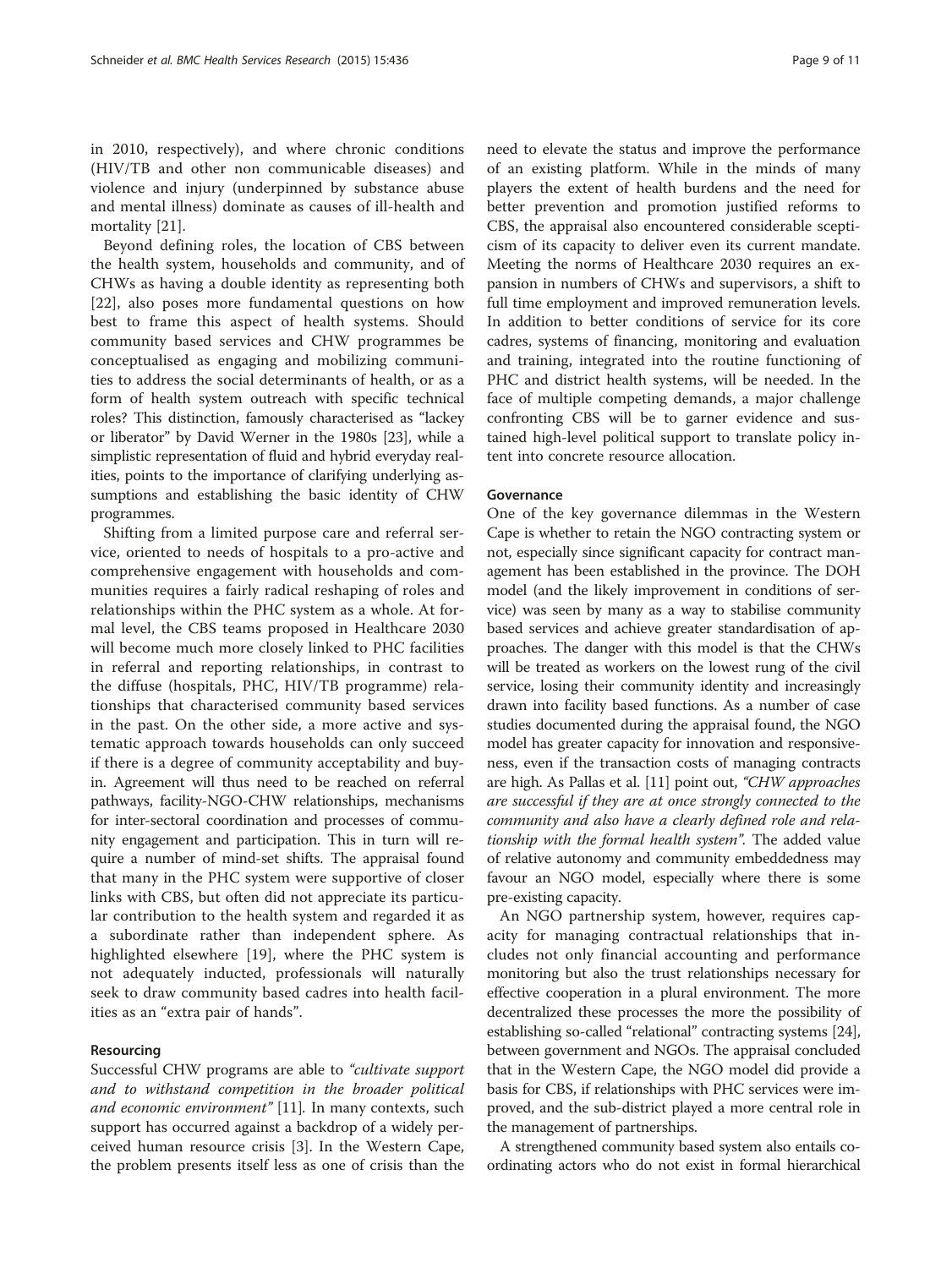<span id="page-9-0"></span>or contractual relationships with health services, such as providers from other sectors and community structures. Being able to build norms of responsiveness and answerability between these local players, despite the absence of formal lines of accountability is a key element of local governance of CBS. It requires the capacity to shift from modes of command-and-control (managing up and down) that are the dominant cultures within frontline service provision towards new relationships across organisational boundaries based on networking, cooperation and reciprocity (managing out). As with PHC players, this requires a mind-set shift at sub-district level, where the default approach will be to treat all relationships as hierarchical, or to avoid interactions that cannot be managed through command-and-control.

### Conclusions

The renewed focus on community based services as part of national health systems in South Africa, and the southern African region more generally, is due in part to the massive opportunities offered by the mobilisations around HIV/AIDS over the last two decades. Many of the difficulties of formalising and strengthening community based services, located at the interface between households and the formal health system, are well known. However, this paper seeks to place these challenges in a rapidly evolving contemporary context, not only with respect to changing health needs, but also in the range and complexity of actors involved, and the need for new relationships of coordination and accountability in plural health systems.

Drawing on an adapted version of the WHO building blocks model ("hardware"), and combining this with an actor centred and relational ("software") analysis, the paper also provides an approach for holistically evaluating this sub-system. Ultimately, the central and most complex challenges in strengthening CBS lie less in technical systems design, than in making the case for investment through advocacy and evidence, and forging new relationships and a new CBS identity on the back of an established system. This requires considerable "managerial flexibility and strategic flair" and an ability to engage multiple actors, interest groups and organisations in a sustained fashion over time [\[25\]](#page-10-0).

## Additional file

[Additional file 1:](http://www.biomedcentral.com/content/supplementary/s12913-015-1109-4-s1.docx) Table S1. Overview of appraisal findings. (DOCX 98 kb)

#### Abbreviations

CBS: Community based services; CHW: Community health worker; DOH: Department of Health; PHC: Primary health care.

#### Competing interests

The authors declare that they have no competing interests.

#### Authors' contributions

HS was the overall lead of the project and drafted the manuscript. NS coordinated the project activities, and with LD and CG played key roles in the design, conduct and analysis of data for the situation appraisal. TQ was the main counterpart for the project in the Western Cape Department of Health and participated actively in all stages of the project – from commissioning to dissemination. All authors reviewed, commented upon and approved the final mansucript.

#### Authors' information

Not applicable

#### Acknowledgements

This appraisal which forms the basis of this paper was commissioned by the Western Cape Department of Health. We are grateful to them for permission to publish the manuscript. A great many people were involved in the appraisal at various stages of its planning and execution. We would like to thank in particular Steve Reid, Lisa-Marie Smith, Marina Clarke, Joey Cupido, Keith Cloete, Renette Crous, Nicola Wilson, Marinda Roelofse and Karen Hermanus. Finally, the paper benefitted from the extensive comments made by the reviewers in the first round.

#### Author details

<sup>1</sup>School of Public Health, University of the Western Cape; MRC/UWC Health Services to Systems Research Unit, Robert Sobukwe Road, Bellville, Cape Town 7535, South Africa. <sup>2</sup>School of Public Health, University of the Western Cape, Robert Sobukwe Road, Bellville, Cape Town 7535, South Africa. <sup>3</sup> Division of Community Health, Faculty of Medicine and Health Sciences, Stellenbosch University, Francie van Zijl Drive, Tygerberg 7505, South Africa. 4 Division of Community Health, Faculty of Medicine and Health Sciences, Stellenbosch University & Department of Health, Western Cape Government, 4 Dorp Street, Cape Town 8000, South Africa. <sup>5</sup>Community Based Services Department of Health, Western Cape Government, 4 Dorp Street, Cape Town 8000, South Africa.

#### Received: 22 May 2015 Accepted: 23 September 2015 Published online: 30 September 2015

#### References

- Schneider H, Lehmann U. Lay health workers and HIV programmes: implications for health systems. AIDS Care. 2010;22 Suppl 1:60–7.
- 2. Birdsall K, Kelly K. Pioneers, Partners, Providers: The Dynamics of Civil Society and AIDS Funding in Southern Africa. CADRE/OSISA: Johannesburg; 2007.
- 3. Zulu J, Kinsman J, Michelo C, Hurtig A-K. Integrating national communitybased health worker programmes into health systems: a systematic review identifying lessons learned from low-and middle-income countries. BMC Public Health. 2014;14(1):987.
- 4. Third Global Forum on HRH. Output Document: Side Session on Community Health Workers and Other Front Line Health Workers. Moving from Fragementation to Synergy to Achieve Universal Health Coverage. Recife: Global Forum on HRH; 2013.
- 5. National Department of Health. CHW Audit Report: Draft 1. Pretoria: NDOH; 2011.
- 6. National Department of Health. Re-Engineering Primary Health Care in South Africa: Discussion Document. Pretoria: NDOH; 2010.
- 7. Western Cape Department of Health. Healthcare 2030: The Road to Wellness. Cape Town: Western Cape Provincial Government; 2013.
- 8. Lewin S, Munabi-Babigumira S, Glenton C, Daniels K, Bosch-Capblanch X, vanwyk BE, et al. Lay health workers in primary and community health care for maternal and child health and the management of infectious diseases. Cochrane Database Syst Rev. 2010;3(3):CD004015.
- 9. Perry H, Zulliger R. How Effective Are Community Health Workers? An Overview of Current Evidence with Recommendations for Strengthening Community Health Worker Programs to Accelerate Progress in Achieving the Health-Related Millennium Development Goals. Baltimore: Johns Hopkins School of Public Health; 2012.
- 10. Bhutta Z, Lassi Z, Pariyo GW, Huicho L. Global Experience of Community Health Workers for Delivery of Health Related Millennium Development Goals: A Systematic Review, Country Case Studies, and Recommendations for Integration into National Health Systems. Geneva: Global Health Workforce Alliance; 2010.